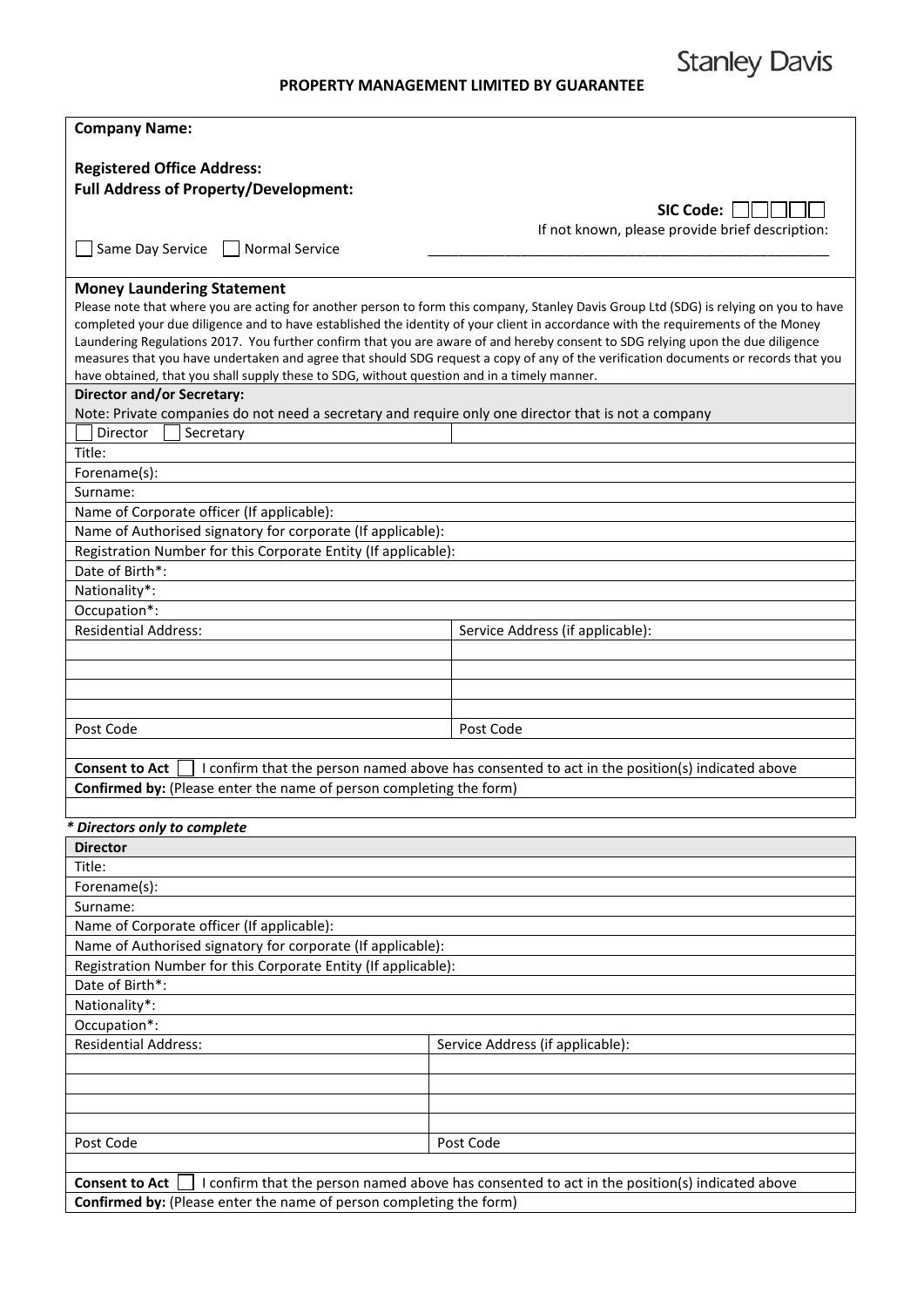## *\* Directors only to complete*

| <b>Director</b>                                                                                                        |                                  |
|------------------------------------------------------------------------------------------------------------------------|----------------------------------|
| Title:                                                                                                                 |                                  |
| Forename(s):                                                                                                           |                                  |
| Surname:                                                                                                               |                                  |
| Name of Corporate officer (If applicable):                                                                             |                                  |
| Name of Authorised signatory for corporate (If applicable):                                                            |                                  |
| Registration Number for this Corporate Entity (If applicable):                                                         |                                  |
| Date of Birth*:                                                                                                        |                                  |
| Nationality*:                                                                                                          |                                  |
| Occupation*:                                                                                                           |                                  |
| <b>Residential Address:</b>                                                                                            | Service Address (if applicable): |
|                                                                                                                        |                                  |
|                                                                                                                        |                                  |
|                                                                                                                        |                                  |
|                                                                                                                        |                                  |
| Post Code                                                                                                              | Post Code                        |
|                                                                                                                        |                                  |
| I confirm that the person named above has consented to act in the position(s) indicated above<br><b>Consent to Act</b> |                                  |
| <b>Confirmed by:</b> (Please enter the name of person completing the form)                                             |                                  |

*\* Directors only to complete*

| <b>Member/Guarantor:</b>                                     |  |
|--------------------------------------------------------------|--|
| Title:                                                       |  |
| Forename(s):                                                 |  |
| Surname:                                                     |  |
| Name of Corporate officer (If applicable):                   |  |
| Name of Authorised signatory for corporate (If applicable):  |  |
| <b>Residential/Service Address:</b>                          |  |
|                                                              |  |
|                                                              |  |
|                                                              |  |
|                                                              |  |
| Post Code                                                    |  |
|                                                              |  |
| Personal Authentication Details (Please complete any three): |  |
| The first 3 letters of town of birth:                        |  |
| The last three digits of telephone number:                   |  |
| Last 3 characters of NI number:                              |  |
| The last three digits of passport number                     |  |
| The first three letters of mother's maiden name              |  |
| The first three letters of eye colour                        |  |
| The first three letters of father's first forename           |  |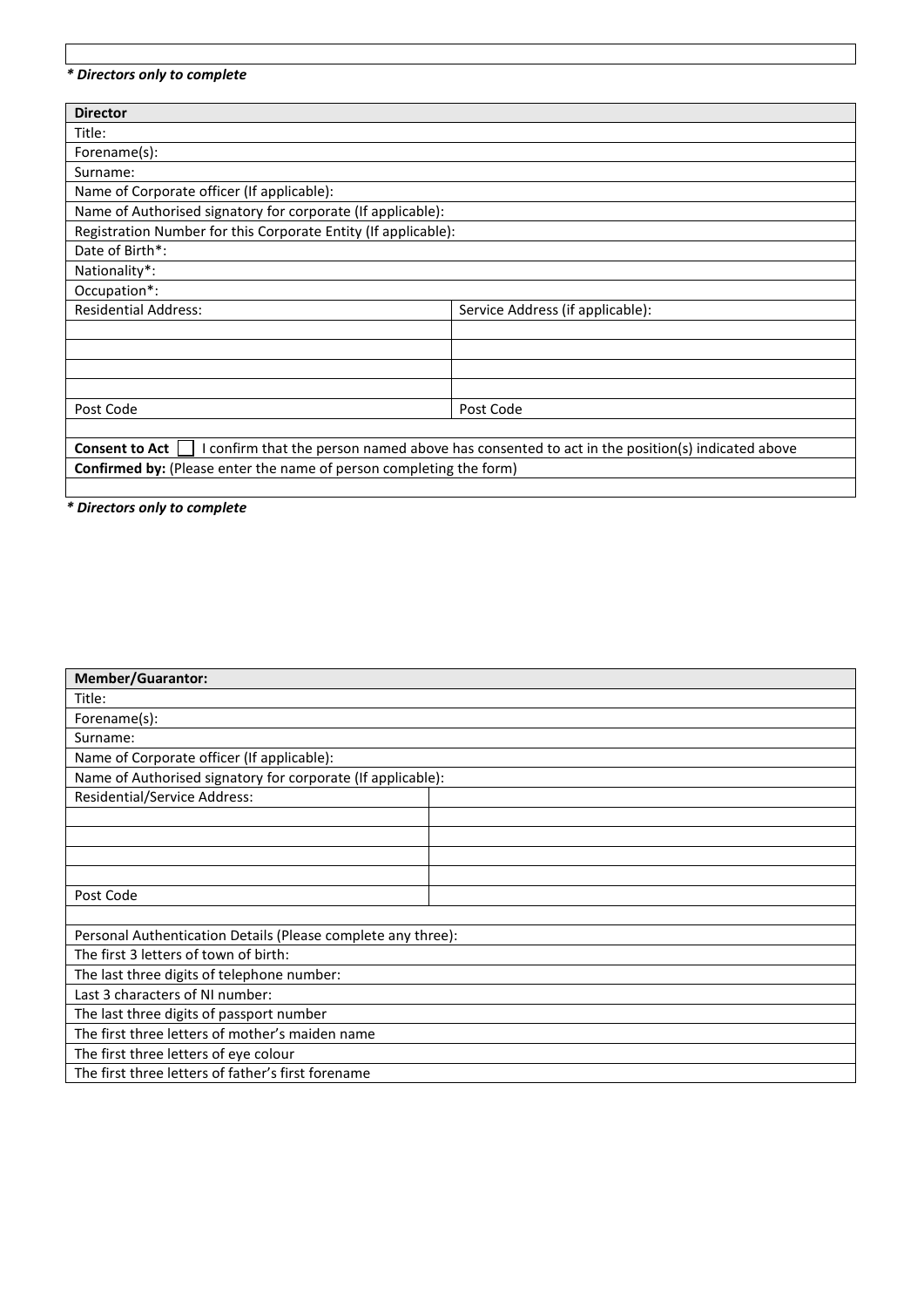| <b>Member/Guarantor:</b>                                     |  |
|--------------------------------------------------------------|--|
| Title:                                                       |  |
| Forename(s):                                                 |  |
| Surname:                                                     |  |
| Name of Corporate officer (If applicable):                   |  |
| Name of Authorised signatory for corporate (If applicable):  |  |
| <b>Residential/Service Address:</b>                          |  |
|                                                              |  |
|                                                              |  |
|                                                              |  |
|                                                              |  |
| Post Code                                                    |  |
|                                                              |  |
| Personal Authentication Details (Please complete any three): |  |
| The first 3 letters of town of birth:                        |  |
| The last three digits of telephone number:                   |  |
| Last 3 characters of NI number:                              |  |
| The last three digits of passport number                     |  |
| The first three letters of mother's maiden name              |  |
| The first three letters of eye colour                        |  |
| The first three letters of father's first forename           |  |

| <b>Member/Guarantor:</b>                                     |  |
|--------------------------------------------------------------|--|
| Title:                                                       |  |
| Forename(s):                                                 |  |
| Surname:                                                     |  |
| Name of Corporate officer (If applicable):                   |  |
| Name of Authorised signatory for corporate (If applicable):  |  |
| Residential/Service Address:                                 |  |
|                                                              |  |
|                                                              |  |
|                                                              |  |
|                                                              |  |
| Post Code                                                    |  |
|                                                              |  |
| Personal Authentication Details (Please complete any three): |  |
| The first 3 letters of town of birth:                        |  |
| The last three digits of telephone number:                   |  |
| Last 3 characters of NI number:                              |  |
| The last three digits of passport number                     |  |
| The first three letters of mother's maiden name              |  |
| The first three letters of eye colour                        |  |
| The first three letters of father's first forename           |  |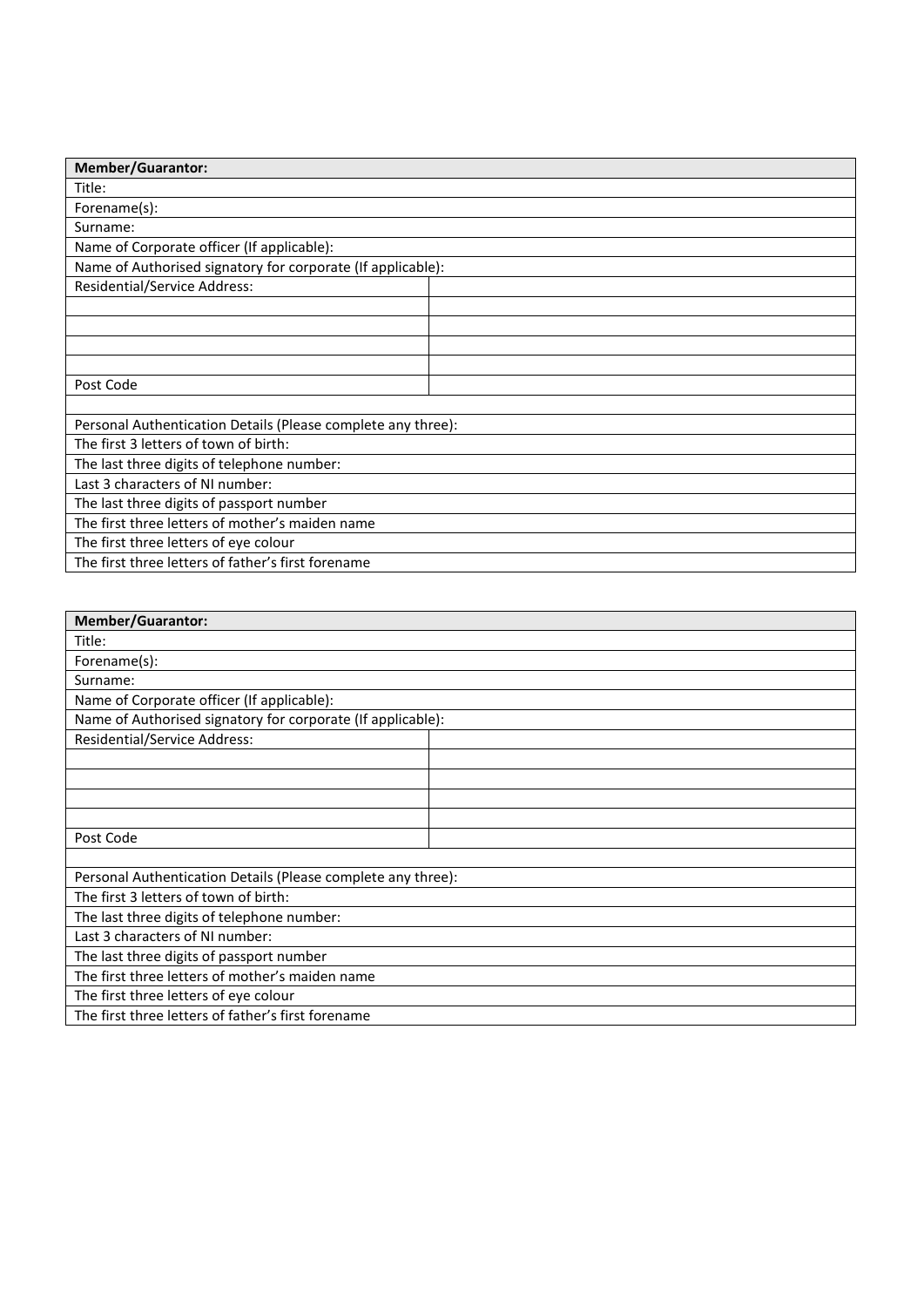| <b>Persons with Significant Control (PSC)</b>                                                                                                                                                                                                                                                                                                                                                                                |                                                                                                                           |  |
|------------------------------------------------------------------------------------------------------------------------------------------------------------------------------------------------------------------------------------------------------------------------------------------------------------------------------------------------------------------------------------------------------------------------------|---------------------------------------------------------------------------------------------------------------------------|--|
|                                                                                                                                                                                                                                                                                                                                                                                                                              | A PSC is a person or relevant legal entity (such as a company) who has significant influence or control over the company. |  |
| Most small companies will have at least one person with significant control (PSC). For example, if a subscriber (initial<br>guarantor) of the Company holds more than 25% of the voting rights, they will be a PSC of the Company. (Guidance can<br>be found at https://www.gov.uk/government/publications/guidance-to-the-people-with-significant-control-<br>requirements-for-companies-and-limited-liability-partnerships |                                                                                                                           |  |
| • If you are the sole guarantor and hold 100% of the voting rights, please go to box 1.                                                                                                                                                                                                                                                                                                                                      |                                                                                                                           |  |
| • If there is more than 1 guarantor, holding at least 25% of the voting rights, please go to box 2.                                                                                                                                                                                                                                                                                                                          |                                                                                                                           |  |
| • If there is no registrable person or registrable relevant legal entity in relation to the company please go to box 3.                                                                                                                                                                                                                                                                                                      |                                                                                                                           |  |
| Please select and confirm either of the following statements:                                                                                                                                                                                                                                                                                                                                                                |                                                                                                                           |  |
| I confirm that I hold 100% of the voting rights in the company. Please use my details as shown above to<br>1.                                                                                                                                                                                                                                                                                                                |                                                                                                                           |  |
| register me as the PSC.                                                                                                                                                                                                                                                                                                                                                                                                      |                                                                                                                           |  |
| I/we confirm that we individually hold at least 25% of the voting rights in the company.<br>2.                                                                                                                                                                                                                                                                                                                               |                                                                                                                           |  |
|                                                                                                                                                                                                                                                                                                                                                                                                                              |                                                                                                                           |  |
| Name                                                                                                                                                                                                                                                                                                                                                                                                                         | % of voting rights held                                                                                                   |  |
|                                                                                                                                                                                                                                                                                                                                                                                                                              |                                                                                                                           |  |
|                                                                                                                                                                                                                                                                                                                                                                                                                              |                                                                                                                           |  |
|                                                                                                                                                                                                                                                                                                                                                                                                                              |                                                                                                                           |  |
|                                                                                                                                                                                                                                                                                                                                                                                                                              |                                                                                                                           |  |
| Please use the details shown in Section 3 above to register us as the PSC.                                                                                                                                                                                                                                                                                                                                                   |                                                                                                                           |  |
| 3.<br>The company knows or has reasonable cause to believe that there is no registrable person or registrable                                                                                                                                                                                                                                                                                                                |                                                                                                                           |  |
| relevant legal entity in relation to the company.                                                                                                                                                                                                                                                                                                                                                                            |                                                                                                                           |  |
|                                                                                                                                                                                                                                                                                                                                                                                                                              |                                                                                                                           |  |
|                                                                                                                                                                                                                                                                                                                                                                                                                              |                                                                                                                           |  |
| <b>Persons with Significant Control (PSC)</b>                                                                                                                                                                                                                                                                                                                                                                                |                                                                                                                           |  |
| A PSC is a person or relevant legal entity (such as a company) who has significant influence or control over the company.                                                                                                                                                                                                                                                                                                    |                                                                                                                           |  |
| Most small companies will have at least one person with significant control (PSC). For example, if a subscriber (initial                                                                                                                                                                                                                                                                                                     |                                                                                                                           |  |

guarantor) of the Company holds more than 25.1% of the voting rights, they will be a PSC of the Company. (Guidance can be found a[t https://www.gov.uk/government/publications/guidance-to-the-people-with-significant-control](https://www.gov.uk/government/publications/guidance-to-the-people-with-significant-control-requirements-for-companies-and-limited-liability-partnerships)[requirements-for-companies-and-limited-liability-partnerships](https://www.gov.uk/government/publications/guidance-to-the-people-with-significant-control-requirements-for-companies-and-limited-liability-partnerships)

If you are the sole guarantor and hold 100% of the voting rights, please go to box 1.

If there is more than 1 guarantor, holding at least 25.1% of the voting rights, please go to box 2.

If there is no registrable person or registrable relevant legal entity in relation to the company please go to box 3.

**Please select and confirm either of the following statements:**

- 1. I confirm that I hold 100% of the voting rights in the company. Please use my details as shown above to register me as the PSC.
- 2.  $\Box$  I/we confirm that we individually hold at least 25.1% of the voting rights in the company.

| Name | % of voting rights held |
|------|-------------------------|
|      |                         |